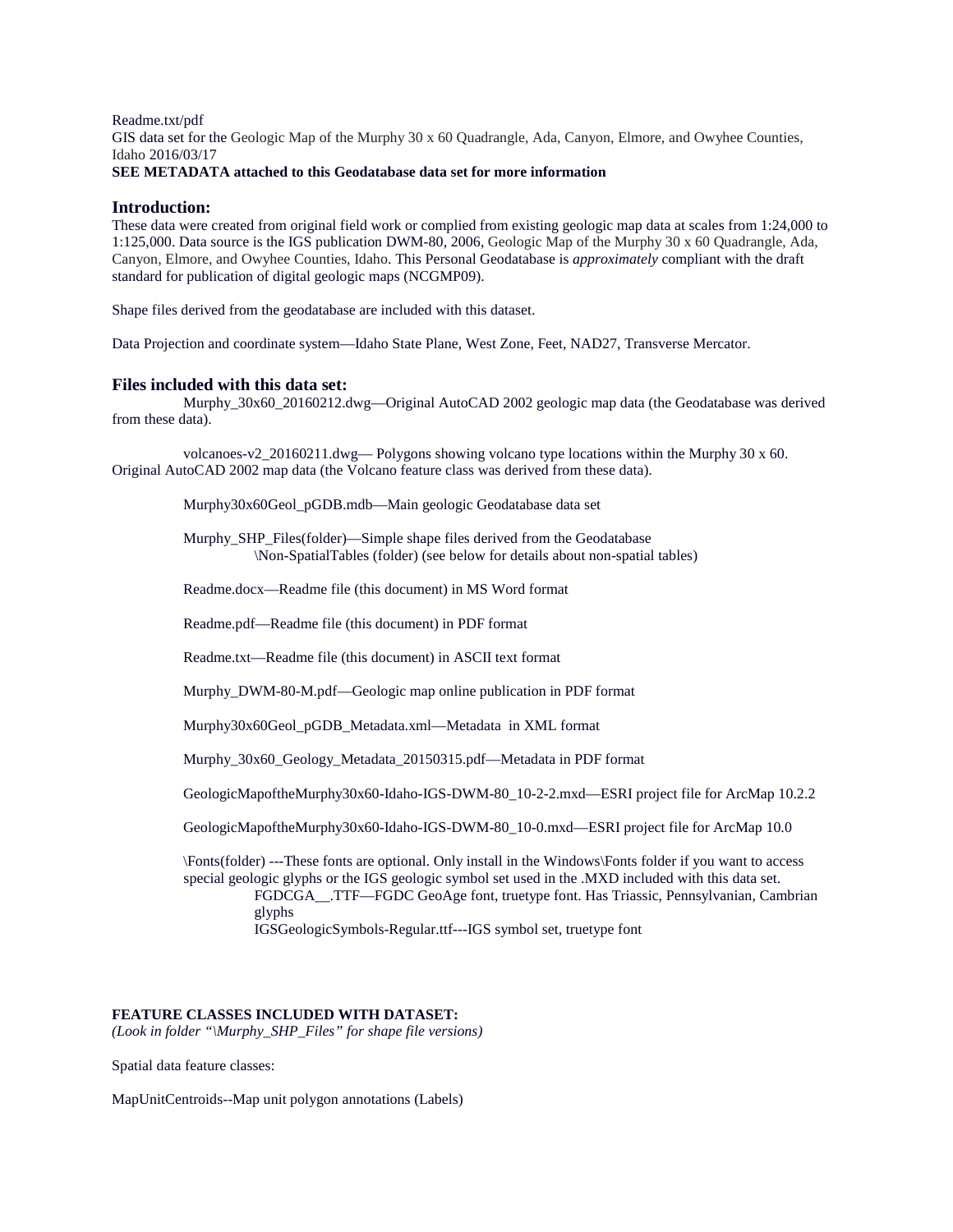CartographicLines--Line decorations for various polyline feature classes, e.g., tics for landslide scarps

Contacts--Geologic map unit boundaries. Contacts only, no dangler faults. Used to build map unit polygons

ContactsAndFaults--Geologic map unit boundaries and ALL faults included. This includes dangler fault lines. Used to build map unit polygons. Use the "type" field to classify or to link to the Glossary.

Faults--Geologic faults. Includes all faults; both dangler faults and contact-faults. Use the "type" field to classify or to link to the Glossary.

Dikes--Geologic dikes (lines too small to map as polygons). Use the MapUnit field to classify or to link to the DescriptionOfMapUnits table.

Geologic Points--Geologic Point features showing located geologic (point) objects, e.g., fault breccia, non-oriented structure symbols. Use the "Type" field to classify by type and to link to Glossary if desired.

Orientations Points--Orientation Point data. For example, strike and dip and foliations measurements. Intended for nonsite-specific investigations. Use the "type" field to classify or to link to the Glossary.

GeologicLines--Polylines depicting geologic mapped features, e.g., landslide headwall scarps, terraces scarps, or avalanche trace.

MapUnitPolygons--Geologic map units polygons. These are the main feature of this dataset. Descriptions for these units can be found in the DescriptionOfMapUnits feature class/table.

MurphyVolcanoPolys--Polygons showing volcano type locations within the Murphy 30 x 60 minute quadrangle. Descriptions for these units can be found in the DescriptionOfMapUnits feature class/table. Link via the MapUnit field.

## Non Spatial data tables:

*Note: Look in folder "\Murphy\_SHP\_Files\Non-SpatialTables" for non-Microsoft versions of these tables. Two types: dBase III, and .csv*

DescriptionOfMapUnits--Table with map unit descriptions. Use MapUnit field to link to MapUnitPolygons or Dikes.

Glossary--Look up table with explanations for geologic features found in all spatial classes. For example, moraine\_crest: Definition--glacial moraine ridge crest. Features in feature classes can be linked to Glossary via "Type" in feature class to "IGSGeoType" in Glossary.

DataSources--Sources of geologic mapping. Link via DataSourceID in feature class to DataSources\_ID in Sources.

DataDictionary—Listing and information about fields in most Feature Classes and tables

#### **Credits**

Science data credit: Bill Bonnichsen and Martha M. Godchaux

GIS credit: Loudon R. Stanford, William R. Schuster, B. Benjamin E. Studer, and Jane S. Freed.

# **Use limitations**

Geologic map data intended for non-site-specific use. These data were compiled from 1:24,000-1:125,000 geologic mapping and should not be used at larger scales, e.g., 1:12,000. Use the DataSources table and the DataSourceID in each Feature Class to determine original intended scale.

The Idaho Geological Survey does not guarantee this map or digital data to be free of errors nor assume liability for interpretations made from this map or digital data, or decisions based thereon.